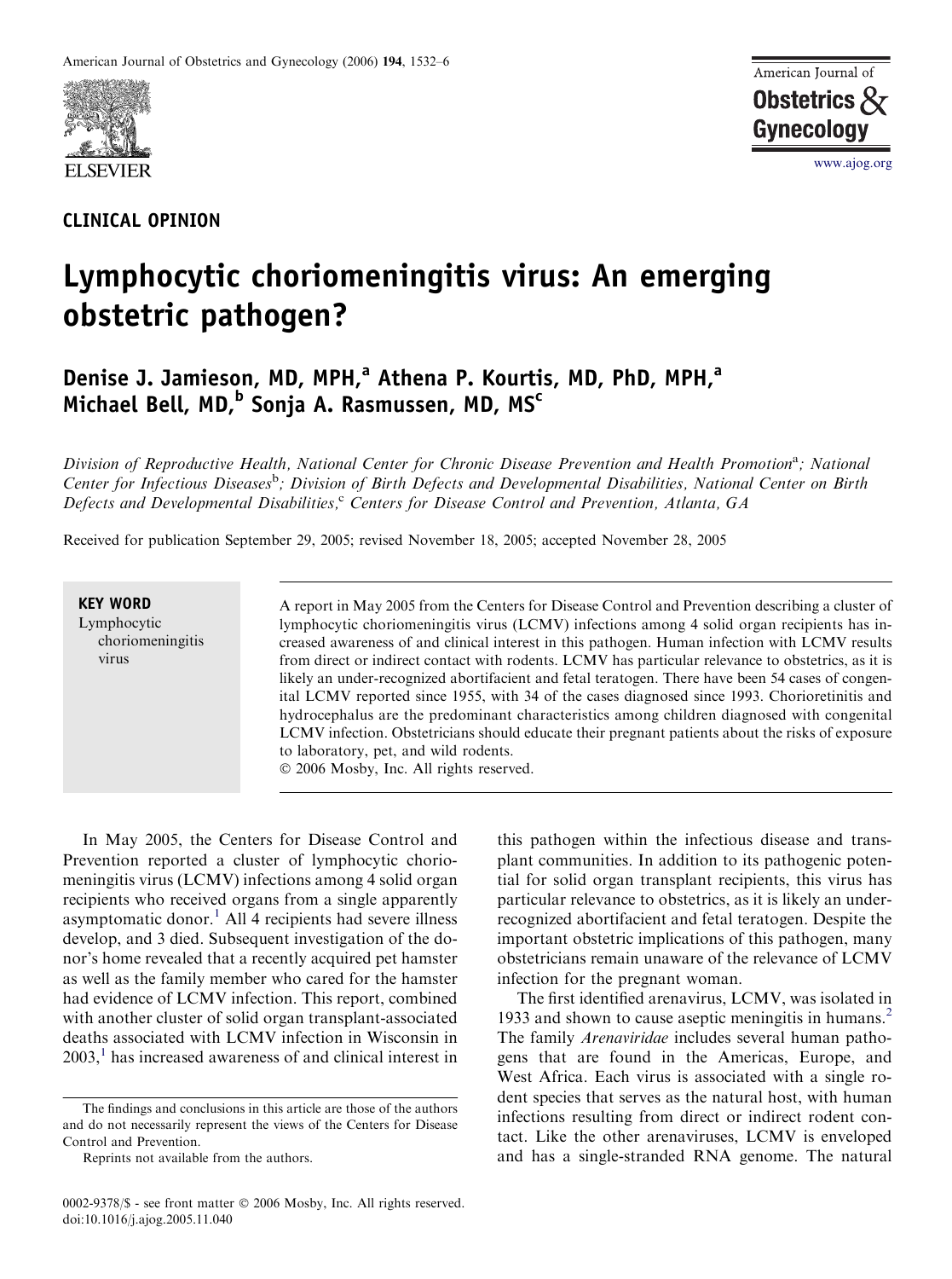rodent host for LCMV is the house mouse (Mus musculus), but the virus has also been found in other rodents such as hamsters, rats, and guinea pigs. $<sup>3</sup>$  $<sup>3</sup>$  $<sup>3</sup>$  Mice infected</sup> in utero fail to mount an immune response $4$  and develop a chronic, asymptomatic infection, carrying high levels of virus that are shed in their urine, feces, nasal secre-tions, saliva, milk, and semen throughout their lives.<sup>[5](#page-3-0)</sup> Humans can be infected through direct contact with the rodents, contact with material contaminated with rodent excreta, aerosolization of the virus, or through rodent bites.<sup>[6,7](#page-3-0)</sup> Transmission from person to person has not been observed, with the exception of the recently reported transmission via organ transplantation<sup>[1](#page-3-0)</sup> and vertical transmission from mother to fetus. Disease in immunocompetent humans is rarely fatal, though severe meningoencephalitis has been reported. LCMV infection among immunocompetent adults may be asymptomatic or limited to a nonspecific, self-limited viral syndrome (fever, myalgia, headache, nausea, and vomiting) after a 1- to 3-week incubation. Illness can progress to include meningitis and meningoencephalitis; in addition, less common neurologic manifestations such as paralysis and sensorineural hearing loss have been reported. Uncommon non-neurologic manifestations of illness include pancreatitis, orchitis, arthritis, pericarditis, and rash. $8$  LCMV was associated with approximately 10% of aseptic meningitis syndromes among patients hospitalized in a Washington, DC hospital between 1941 and 1958 ([Table\)](#page-2-0).<sup>[9](#page-3-0)</sup> However, in more recent times, LCMV may be a less frequent cause of meningitis. For example, among 813 cerebrospinal fluid (CSF) samples from patients undergoing a diagnostic lumbar puncture over a 1-year period at 2 Birmingham, AL, hospitals, LCMV was not detected in any samples using a highly sensitive polymerase chain reaction  $(PCR)$  assay for LCMV.<sup>[10](#page-4-0)</sup> Recognized outbreaks of LCMV infection have been reported in the United States, France, and Germany<sup>[8](#page-3-0)</sup> and have been associated with exposure to infected laboratory mice or pet hamsters.

Prevalence of LCMV in wild mice in the United States varies with geographic location and has been reported to range between  $3\%$  and  $20\%$ .<sup>[1](#page-3-0)</sup> Human disease transmission from wild mice is determined by the distribution of the reservoir, ecologic factors that affect their habitats, and by behaviors and practices that expose humans to virus in rodent excreta. Serologic studies in humans in the United States have indicated that the prevalence of LCMV antibodies among humans is approximately 5% and may be decreasing over time.<sup>[1,11](#page-3-0)</sup> Park et al<sup>11</sup> examined 1600 sera from patients admitted to a hospital in Alabama in 1997. The overall prevalence was 3.5%; however, in those younger than 30 years, it was 0.3% compared with  $5.4\%$  in those older than 30 years.<sup>[11](#page-4-0)</sup> A higher frequency in women, the elderly, and individuals residing in substandard housing, mobile homes, or inner-city dwellings infested with mice has been described. In Baltimore, 9% of house mice and 4.7% of patients at a sexually

transmitted disease clinic had LCMV antibody.<sup>[12,13](#page-4-0)</sup> In a 2003 study from Spain, the corresponding prevalence was 9% in wild rodents and  $1.7\%$  in humans.<sup>[14](#page-4-0)</sup> In an urban location in Argentina, the prevalence of LCMV antibodies was 1% to 3.6% between 1998 and 2003 among 2594 humans and  $12.9\%$  among house mice.<sup>[15](#page-4-0)</sup> Human infections seem to occur more commonly in the fall and winter months, as rodents move indoors. Although serosurveys have been conducted on wild mice populations, little is known about the prevalence of LCMV among household pet and laboratory rodents.

Although LCMV infection is prevalent among mice, it is not a commonly diagnosed cause of illness in humans and does not appear to cause much symptomatic illness in immunocompetent hosts. However, outbreaks among immunosuppressed transplant recipients serve to remind us that the virus remains present in the household environment, whether because of incursions by wild mice or brought in with a pet rodent. Moreover, prenatal infection with this agent is important because of the impact on the fetus. Early firsttrimester illness with LCMV is associated with an increased risk of spontaneous abortion.<sup>[7](#page-3-0)</sup> In addition, infection of the pregnant woman with LCMV has been linked to congenital intrauterine infection characterized by hydrocephalus, macrocephaly or microcephaly, and chorioretinis.[6,16,17](#page-3-0) Neonatal meningitis can also occur. Although congenital LCMV was believed to be very rare, reporting of cases has increased dramatically in the last decade. Greater awareness and availability of diagnostic testing may be contributing to this increased recognition. There have been 54 cases of congenital LCMV reported worldwide since 1955, including 2 sets of twins;  $34$  ( $>60\%$ ) of these have been diagnosed since 1993.<sup>[16,18](#page-4-0)</sup> Twenty-six of the cases  $(48%)$  were reported in the United States; the geographic distribution spans the north, south, east, west, and midwest United States. Symptomatic maternal illness has been documented in slightly more than half of the mothers of infected in-fants<sup>[6](#page-3-0)</sup>; rodent exposure of the pregnant woman was noted in more than a third of the cases. Transplacental infection of the fetus presumably occurs during maternal viremia, primarily during the first and second trimesters.[16](#page-4-0) It is unclear whether intrapartum transmission of LCMV may also occur.<sup>[7](#page-3-0)</sup>

Chorioretinitis and hydrocephalus are the predominant characteristics among children diagnosed with congenital LCMV infection. Chorioretinitis was described in 48 of 54 infants and hydrocephalus or periventricular calcifications in 23 of 25 infants in whom neuroimaging studies were obtained.<sup>[16,18](#page-4-0)</sup> Other reported ophthalmologic findings include chorioretinal scars, optic atrophy, nystagmus, esotropia, microphthalmia, and cataracts.<sup>[6](#page-3-0)</sup> Mortality among infants diagnosed with congenital LCMV is approximately 30%.<sup>[19](#page-4-0)</sup> Among survivors of recognized congenital LCMV infection, two thirds have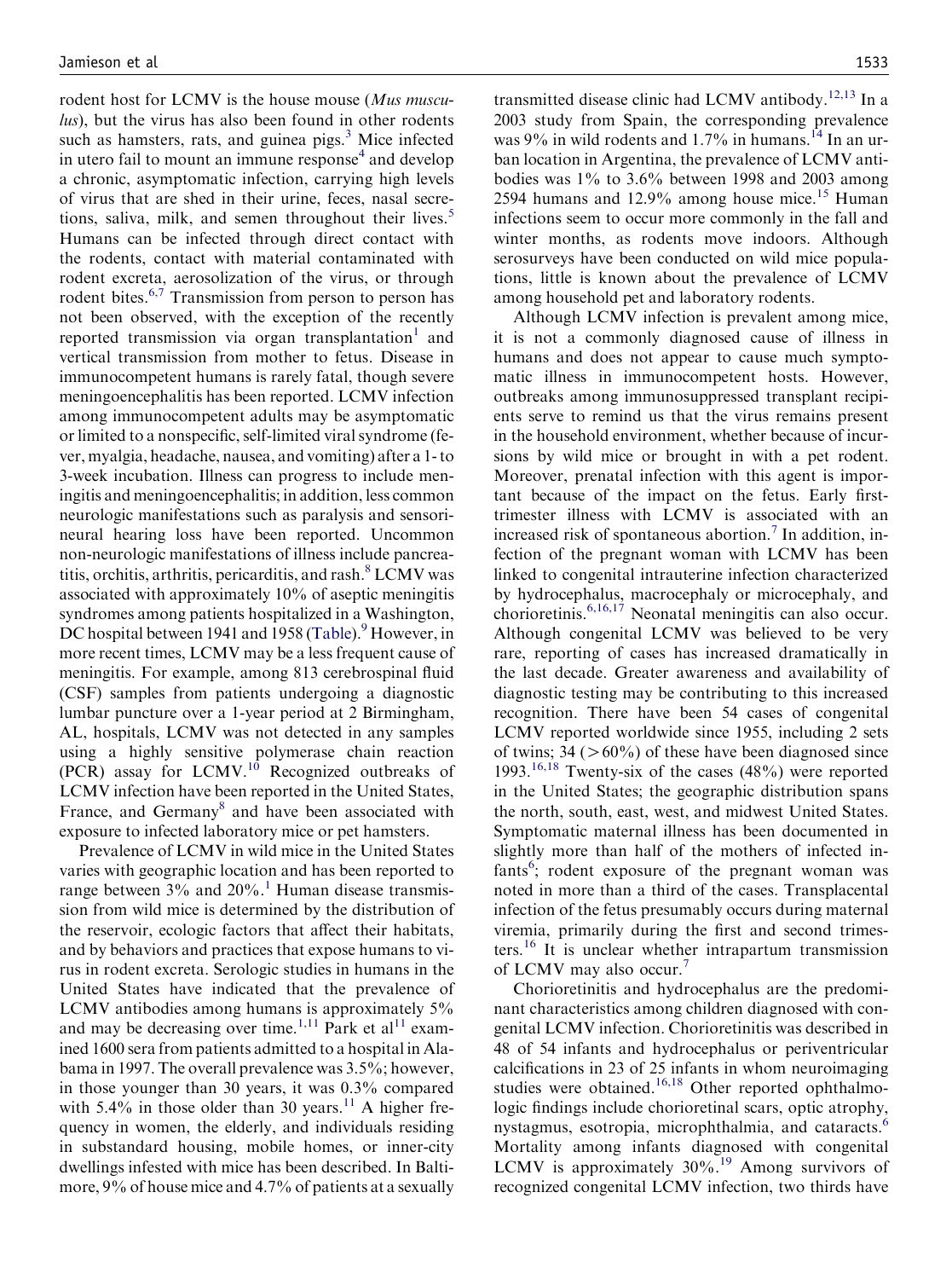<span id="page-2-0"></span>

| Seroprevalence surveys of LCMV<br><b>Table</b>                                                  |                       |                                                                                                                                            |
|-------------------------------------------------------------------------------------------------|-----------------------|--------------------------------------------------------------------------------------------------------------------------------------------|
|                                                                                                 | Number of LCMV        |                                                                                                                                            |
| Description of sample                                                                           | antibody positive (%) | Comments                                                                                                                                   |
| Rodents                                                                                         |                       |                                                                                                                                            |
| House mice (Mus musculus) trapped in urban<br>Baltimore 1984-1987 <sup>13</sup>                 | 43/480 (9.0)          |                                                                                                                                            |
| Four species of rodents trapped in urban and<br>rural areas of Madrid <sup>14</sup>             | 9/100(9.0)            |                                                                                                                                            |
| Rodents trapped in city in Argentina in<br>1998-2003 <sup>15</sup>                              | 76/1038 (7.3)         | LCMV found only in Mus domesticus species; 76/588<br>(12.9%) of Mus domesticus were LCMV antibody<br>positive                              |
| Adults                                                                                          |                       |                                                                                                                                            |
| Patients hospitalized with aseptic meningitis<br>syndromes, 1941-1958 <sup>9</sup>              | 72/713 (10)           |                                                                                                                                            |
| Sexually transmitted disease clinic clients in<br>Baltimore 1986-1988 <sup>12</sup>             | 54/1149 (4.7)         | Prevalence of antibodies ranged from 3.25% in<br>persons $\leq$ 20 y to 7.9% for persons > 40 y                                            |
| Inpatients and outpatients at the University of<br>Alabama hospitals in 1993-1994 <sup>10</sup> | 11/272(4.0)           | Cerebrospinal fluid samples collected from patients<br>undergoing diagnostic lumbar puncture: 0/813<br>were positive by PCR or ELISA (IgM) |
| Inpatients and outpatients at the University of<br>Alabama hospitals in 1995 <sup>11</sup>      | 56/1600 (3.5%)        | Prevalence of antibodies ranged from 0.3% in<br>patients $<$ 30 y to 5.4% in patients 30 y and older                                       |
| Adults living in rural and urban areas of Madrid <sup>14</sup>                                  | $7/400$ $(1.7\%)$     | Higher prevalence in rural (2.3%) vs urban (1.1%)<br>population                                                                            |
| Adults living in city in Argentina in 1998-2003 <sup>15</sup>                                   | 85/2594 (3.3)         | Higher prevalence in males (4.6%) vs females (2.6%)                                                                                        |
| Pregnant women                                                                                  |                       |                                                                                                                                            |
| Pregnant women in Lithuania, 1970-1976 <sup>21</sup>                                            | 11/1784(0.6)          |                                                                                                                                            |
| Pregnant women living in city in Argentina<br>1998-2003 <sup>15</sup>                           | 7/432(1.6)            |                                                                                                                                            |
| Asymptomatic Children                                                                           |                       |                                                                                                                                            |
| Newborn infants in Lithuania, 1970-1976 <sup>21</sup>                                           | 7/833(0.8)            |                                                                                                                                            |
| Children with congenital hydrocephalus                                                          |                       |                                                                                                                                            |
| Infants $<$ 1 y in Lithuania, 1970-1976 <sup>21</sup>                                           | 12/40(30)             |                                                                                                                                            |
| Children in France <sup>22</sup>                                                                | 1/34(2.9)             |                                                                                                                                            |
| $\cdots$ $\cdots$                                                                               |                       |                                                                                                                                            |

ELISA, Enzyme-linked immunosorbent assay.

long-term neurologic abnormalities including microcephaly, mental retardation, seizures, and visual impair-ment.<sup>[19](#page-4-0)</sup> However, it is possible that previously reported cases are biased toward the more severe end of the spectrum. A recent report of 2 children with evidence of chorioretinitis and presumed congenital LCMV infection without neurologic manifestations support this possibility.[20](#page-4-0) Differential diagnosis of congenital LCMV infection includes cytomegalovirus (CMV), toxoplasmosis, rubella, and herpes simplex virus (HSV). Although toxoplasmosis, CMV, and LCMV all present with intracranial calcifications, those related to LCMV and CMV tend to be periventricular in location compared with diffuse intracerebral calcifications in toxoplasmosis.[7](#page-3-0) However, in contrast to congenital CMV infection, hearing deficits and hepatosplenomegaly are infrequent with LCMV and were noted in only 4 and 2 neonates, respectively.<sup>[18](#page-4-0)</sup> Unlike congenital rubella, a congenital heart defect was described in only 1 infant with  $LCMV<sub>17</sub>$  $LCMV<sub>17</sub>$  $LCMV<sub>17</sub>$  and compared with parvovirus B19, profound fetal anemia leading to heart failure and fetal death (nonimmune hydrops fetalis) is not common, also described in only 1 infected infant.<sup>[18](#page-4-0)</sup>

However, available information on congenital LCMV infection has been obtained from study of infants ascertained because of suspected congenital LCMV; prospective investigation is necessary to determine the true frequency of clinical manifestations among infants who are congenitally infected.

The true prevalence of congenital LCMV infection is unknown. Sheinbergas<sup>[21](#page-4-0)</sup> reported the results of a serologic survey of 833 normal infants, 110 infants with various neurologic conditions, and 40 infants with hydrocephalus; among these infants the serologic prevalence of antibodies was 0.8%, 2.7%, and 30% respec-tively. Chastel et al<sup>[22](#page-4-0)</sup> serologically surveyed 452 infants with major medical problems (such as jaundice, hepatosplenomegaly, prematurity, neurologic problems) or congenital malformations and found 1 infant (0.2%) with LCMV. No congenital infections were identified among 288 healthy urban delivering mothers and their children examined serologically in a study from Argentina.<sup>[15](#page-4-0)</sup>

In contrast, Mets et al<sup>[17](#page-4-0)</sup> studied 95 pediatric patients residing in a home for severely mentally retarded persons; they found 2 patients with chorioretinal scars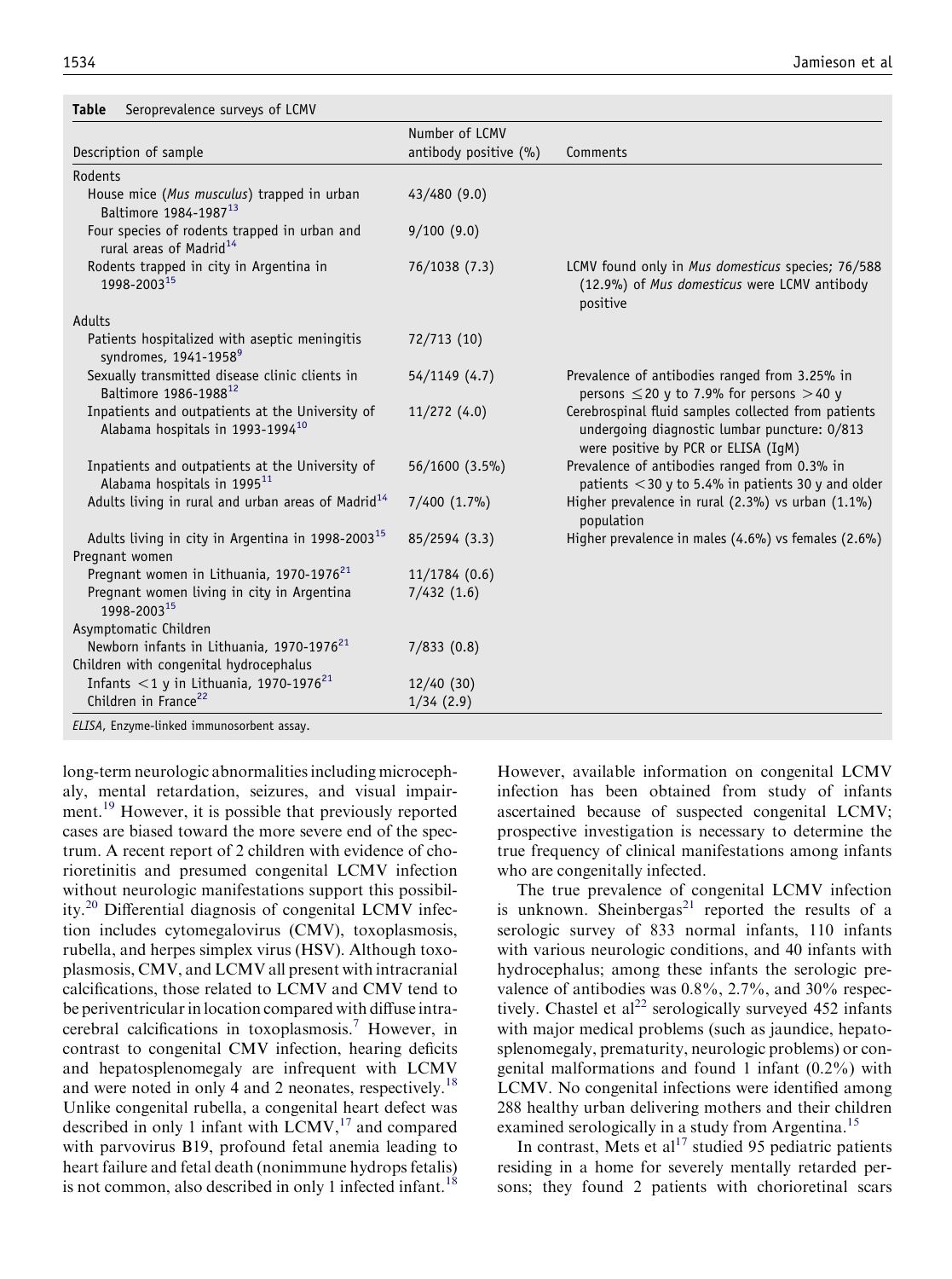<span id="page-3-0"></span>and high LCMV titers without evidence of Toxoplasma gondii, rubella virus, CMV, or HSV infection. They also assessed 14 pediatric patients with chorioretinitis diagnosed during a 36-month period at a pediatric hospital in Chicago and found 4 cases with evidence of prior LCMV infection.<sup>[17](#page-4-0)</sup> These findings lend support to the idea, proposed by Barton and Mets, that congenital LCMV infection might be much more common than recognized. Although chorioretinitis caused by LCMV most commonly involves retinal degeneration and optic disk subatrophy, the overlap of symptoms and ocular findings with congenital CMV and toxoplasmosis makes clinical diagnosis difficult.<sup>[19](#page-4-0)</sup> Given the need for potentially toxic therapeutic agents for toxoplasmosis, specific diagnostic testing to rule out LCMV is advisable.<sup>17</sup>

The laboratory diagnosis of congenital LCMV is made using either an immunofluorescent antibody test or an enzyme immunoassay to detect specific antibody in blood or cerebrospinal fluid.<sup>7</sup> Several authors have noted that the widely available complement fixation test is insensitive and should not be used for diagnosis.<sup>17</sup> A PCR assay has been recently developed<sup>23</sup>; however, virus may not be present in the blood or CSF by the time the affected child is born. In the future, PCR may be used for prenatal diagnosis<sup>18</sup>; however, currently there are no reports of prenatal diagnosis by any method such as PCR of amniotic fluid or periumbilical blood samples or specific findings on ultrasound. In congenital infection, both maternal and infant immunoglobulin G (IgG) are positive, with the infant's IgG titer typically 4-fold higher than the maternal IgG titer. IgM is often negative, likely reflecting acquisition of infection earlier in gestation.<sup>[16](#page-4-0)</sup> Virus isolation is not routinely used for diagnosis. There is currently no specific treatment for LCMV. Ribavirin has been used in some cases given the agent's in vitro inhibitory effect on arenaviruses; however, its efficacy has not been demonstrated in a clinical trial.<sup>[16](#page-4-0)</sup> The use of ribavirin in pregnancy is not generally recommended because animal studies suggest the possibility of teratogenic effects.<sup>[24](#page-4-0)</sup>

There are a number of viral and parasitic infections that can cross the placenta and cause substantial damage to the developing fetus. Most obstetricians are familiar with the teratogenic effects of the TORCH infections (TOxoplasmosis, Rubella, Cytomegalovirus, Herpes simplex virus). However, LCMV as a cause of birth defects is less well known among obstetricians. Although congenital LCMV infection was first described in 1955, $\frac{7}{1}$  the first cases of congenital infection in the United States were not reported until the 1990s. The true incidence and full clinical spectrum of congenital LCMV infection is still unclear; however, the reported incidence of disease has increased over the past 15 years, rendering it a potentially important emerging pathogen. It also is likely that the reported cases of congenital LCMV represent a substantial underestimate, with many cases going unrecognized or

undiagnosed. Therefore, when a fetus has ultrasound evidence of ventriculomegaly or an infant has hydrocephaly or chorioretinitis, the diagnosis of LCMV should be considered. In addition, obstetricians should educate their pregnant patients about the risks of exposure to laboratory, pet, and wild rodents. Pregnant women should be counseled to minimize contact with potentially infectious rodents and their excreta to prevent LCMV infection as well as other potential infectious diseases, in much the same way they are advised to avoid contact with cat excreta to prevent toxoplasmosis infection. Of note, although the mode of exposure is often unknown, there has been at least 1 case of a pregnant women acquiring LCMV from a pet hamster.<sup>[25](#page-4-0)</sup> However, counseling of a woman already exposed to rodents during her pregnancy is challenging. The likelihood that a woman will become infected after exposure is unknown. In addition, the frequency of congenital LCMV infection among infants born to women infected during pregnancy and what proportion of congenitally infected infants will have clinical manifestations are also unknown.

As an underrecognized and underreported viral teratogen, LCMV may represent an important and emerging obstetric pathogen. Obstetricians should familiarize themselves with this virus and counsel their patients to minimize contact with potentially infectious rodents and their excreta. Furthermore, additional studies are needed to define the true incidence of congenital LCMV infection and to better characterize its clinical course.

## References

- 1. Centers for Disease Control and Prevention (CDC). Lymphocytic choriomeningitis virus infection in organ transplant recipients-Massachusetts, Rhode Island, 2005. MMWR Morb Mortal Wkly Rep 2005;54:537-9.
- 2. Armstrong C, Lillie RD. Experimental lymphocytic choriomeningitis of monkeys and mice produced by a virus encountered in studies of the 1933 St. Louis encephalitis epidemic. Public Health Reports 2005;49:1019-27.
- 3. Parker JC, Igel HJ, Reynolds RK, Lewis AM Jr, Rowe WP. Lymphocytic choriomeningitis virus infection in fetal, newborn, and young adult Syrian hamsters (Mesocricetus auratus). Infect Immun 1976;13:967-81.
- 4. Lehmann-Grube F. Persistent infection of the mouse with the virus of lymphocytic choriomeningitis. J Clin Pathol Suppl (R Coll Pathol) 1972;6:8-21.
- 5. Jahrling PB, Peters CJ. Lymphocytic choriomeningitis virus: a neglected pathogen of man. Arch Pathol Lab Med 1992;116:486-8.
- 6. Barton LL, Mets MB. Lymphocytic choriomeningitis virus: pediatric pathogen and fetal teratogen. Pediatr Infect Dis J 1999;18: 540-1.
- 7. Barton LL, Mets MB. Congenital lymphocytic choriomeningitis virus infection: decade of rediscovery. Clin Infect Dis 2001;33: 370-4.
- 8. Rousseau MC, Saron MF, Brouqui P, Bourgeade A. Lymphocytic choriomeningitis virus in southern France: four case reports and a review of the literature. Eur J Epidemiol 1997;13:817-23.
- 9. Meyer HM Jr, Johnson RT, Crawford IP, Dascomb HE, Rogers NG. Central nervous system syndromes of ''viral'' etiology: a study of 713 cases. Am J Med 1960;29:334-47.